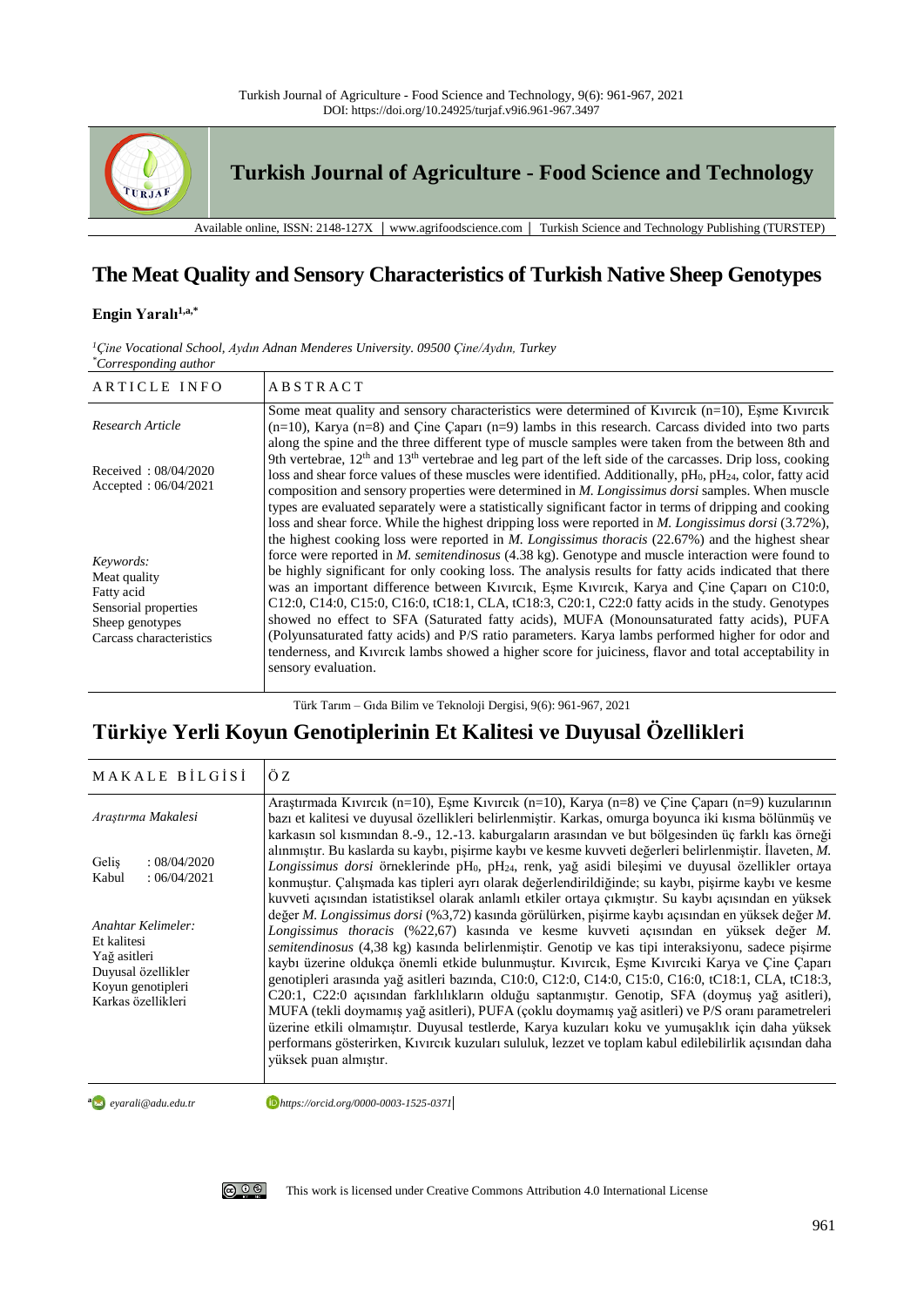#### **Introduction**

Meat production is the most important source of income in the sheep industry in Turkey (Ünal and Akçapınar, 1996). There are several factors that affect the quality and quantity of meat production. Mainly, these may be classified as genetic and environmental factors such as breed, sex, climate, slaughter hygiene and procedure (Sanudo et al., 1998; Priola et al., 2001). Meat structure, biochemical changes in muscle occured before and after slaughtering, technological and organoleptic properties of meat are influenced by these factors (Hopkins and Fogarty 1998; Gardener et al., 1999; Beriain et al., 2000).

In recent years, consumer's preference for meat with low fat content. Negative management and feeding conditions cause excessive fat in lamb, which this reduces consumer demand. Therefore, the implementation of efforts to improve the quality of meat, as well as to determine the current status of the local genotypes and breeds are also very important. Lamb meat quality is determined using some parameters such as carcass, meat and eating quality characteristics. Eating quality is evaluated with intramuscular adiposity associated with sensorial parameters such as softness and juiciness. For breeders, improving meat quality characteristics is difficult due to technological, financial and biological limitations. Lamb carcass is desirable to include a high proportion of polyunsaturated fatty acid, low fat, high parts of valuable carcass ratio, highquality tenderness, color, juiciness and sensory characteristics (Sanudo et al., 1998; Priola et al., 2001).

Kıvırcık, Eşme Kıvırcık, Karya and Çine Çaparı sheep genotypes are raised in Western Anatolia and Marmara part. From these genotypes, Kıvırcık and Eşme Kıvırcık sheep are known meat quality and production are raised in the Western part of Turkey. Kıvırcık sheep is at risk of extinction (Ceyhan et al., 2007). Karya sheep, which are known for their high fertility and growth characteristics. Cine Capari sheep which is a regional native fat-tailed sheep genotype of Aydin province has rather decreased due to backcrossing and is high lamb survival rate. The aim of this study was to determine some meat quality and sensory properties of Kıvırcık, Eşme Kıvırcık, Karya and Çine Çaparı lambs.

### **Material and Method**

The procedure approved by the Aydın Adnan Menderes University Local Ethics Committee, which conform with EU Directive 86/609/EEC for animal experiments (124- HEK/2009/53 Date: 02.09.2009).

# *Animals and Diets*

Animal material for the study consisted of 37 Kıvırcık (KIV), Eşme Kıvırcık (EK), Karya (KR) and Çine Çaparı (CC) (Table 1) with an average age of five month that were grown in individual pens at the animal house facilities at Aydın Adnan Menderes University, Agriculture Faculty, Department of Animal Science. When the mean lamb age in the flock reached about 75 days, the lambs were weaned at same time. The fattening period continued for 70 days and each group of lambs were given ad-libitum concentrate feed (20.4% crude protein and 2728.3 kcal kg $^{-1}$  ME) during this time. The good quality wheat straw (100 g) and fresh clean water were provided until slaughter.

Table 1. Sample Size and Sampling Location of Animal Material

| Genotype   | Location          | N (head) |
|------------|-------------------|----------|
| <b>KIV</b> | Bursa             | 10       |
| EK         | Eşme-Uşak         | 10       |
| KR         | ADU-GSBP (Aydın)* |          |
| CC.        | Aydın             |          |
| Total      |                   | 37       |

KIV =Kıvırcık, EK= Eşme Kıvırcık, KR= Karya, CC= Çine Çaparı, \*Adnan Menderes University Group Sheep Breeding Program Karya elite flock

#### *Slaughter Procedures and Carcass Characteristics*

Animals transported one day before slaughter to avoid transport stress and rested in paddock found in slaughterhouse at the end of the fattening period. Preslaughter live weight was recorded after the animals were fasted for 12 h with free access to water. After the slaughter, internal organs, skin and head were removed. After the hot carcass was weighed, it was maintained at 4°C for 24 h in cold storage and cold carcass weight was determined. *M. Longissimus thoracis* (*MLT), M. Longissimus dorsi* (*MLD)* and *M. semitendinosus (MST)* muscle samples were taken from the between 8<sup>th</sup> and 9<sup>th</sup> vertebrae,  $12<sup>th</sup>$  and  $13<sup>th</sup>$  vertebrae and leg part of the left side of the carcasses, respectively.

#### *Meat Quality Analysis*

The pH and fresh meat color  $(L^*, a^*, b^*)$  were performed directly in the *M. longissimus dorsi* muscle between  $12<sup>th</sup>$ and 13th vertebrae. Carcass pH was measured using a digital pH meter at 0 minutes after slaughter  $(pH_0)$  and 24 hours post slaughter (pH24). Lightness (*L*), redness (*a\*)* and yellowness (*b\*)* values were obtained using colorimeter (Minolta CR 400) for determining of color properties.

In this study, some meat properties in *MLD*, *MLT* and *MST* muscle samples are examined for the meat quality characteristics*.* Cooking loss (%) and drip loss (%) were performed by the method described by Hofmann. et al. (2003). Drip loss was calculated as the percentage of weight loss from the starting weight (Honikel, 1998). To determine the water holding capacity, approximately 50 g portion of *MLD* were cut and weighed. After, this muscle sample placed in plastic bags. The meat sample was hung in closed polyethylene package (left to the effect of gravity) and kept at 4°C degrees for 48 hours. At the end of the dwell time, the piece of meat was weighed again and the result obtained was proportional to the initial weight. Shear force values were obtained using a Zwik/Roell texture analysis tester equipped with a V-shaped blade (60° angle). Firstly, the muscle samples were cooked for 35 min at 75°C in a waterbath. After, samples were cooled to room temperature, they were blotted dry using paper towel. From each muscle type six  $1 \text{ cm}^2$  subsamples were cut parallel to muscle fiber and this samples tested using texture analyser.

### *Fatty Acid Composition Analysis*

The composition of fatty acid in the muscle sampled from *M. Longissimus dorsi* was performed by gas chromatography (Tokuşoğlu, 2005). Fatty acids between C10:0-C24:0 and conjugated linoleic acid (CLA) have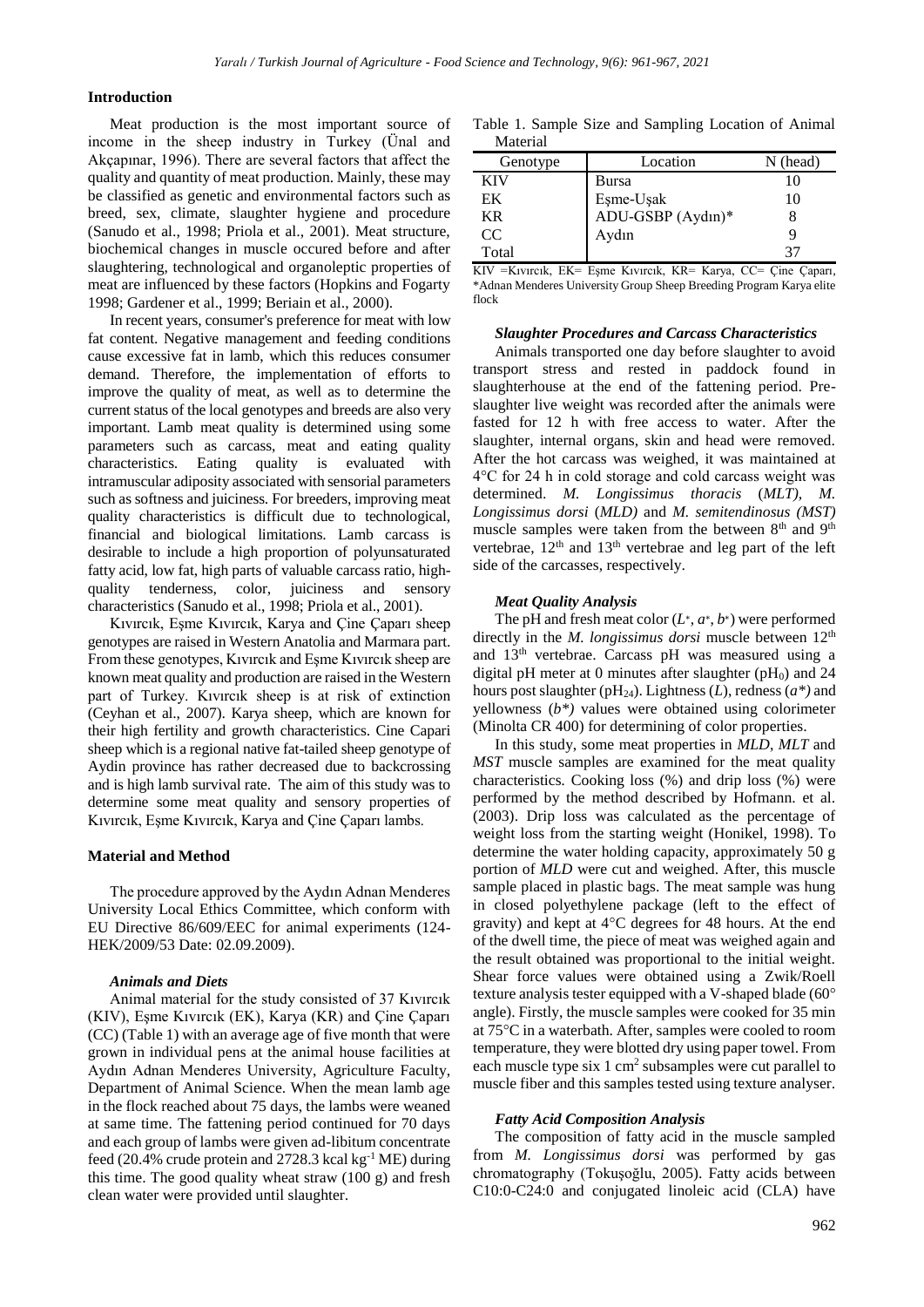been determined in this research. Additionally, SFA (saturated fatty acids), MUFA (monounsaturated fatty acids), PUFA (polyunsaturated fatty acids) and P/S ratio values were calculated.

## *Sensory Assessment*

The *M. Longissimus dorsi* muscle (100 g) sampled from all studied genotypes for sensory analyses were packaged under vacuum at 4 ºC 24 h after slaughter. After this step, the samples were frozen and stored at -18°C until panel evaluation. One day prior to panel test, frozen samples were thawed at 4°C for 24 h. Samples were cooked in an electric oven at 180°C until the internal temperature reached 80°C. Cooked samples were cut into 1 cm<sup>3</sup> thick slices and were served to panelists. Training was provided to the panelists prior to evaluation. Sensory properties of cooked samples were assessed by 29 semi-trained male and female panelist with an average age of 22 years old using a nine-point category scale (scale 1: extreme poor, scale 9: excellent) described by Sanudo et al. (1998).

### *Statistical Analysis*

Univariate SAS (1999) program was used to control the obtained data. GLM and CORR procedures in SAS were used for analysis. When a statistical significance was detected (P<0.05) for sensory characteristics, paired comparisons between means were carried out using Tukey's test.

# **Results and Discussion**

# *pH and color*

The results about of pH and color measurements are given in Table 2. There was a significant difference between genotypes in terms of  $pH<sub>0</sub>$  (P<0.05) in the study. Genotypes showed no significance  $pH_{24}$  and color parameters. The highest *L* value was observed from Eşme Kıvırcık lambs while the highest *a\** and *b\** values were seen in Kıvırcık lambs.

pH has a considerable influence on meat tenderness, color, taste and juiciness. After slaughtering, muscle glycogen is degraded to lactic acid and as a consequence the pH level of the muscle decreases. Meat quality is affected by this pH decline. The desirable pH value at 24 h after slaughter is between 5.50 and 5.80. It is known as the acceptable quality range. (Young and West, 2001; Öztan, 2005; Sanudo et al., 2007; Yagoubi et al., 2018). The pH values at pre-rigor mortis and 24 h after slaughter ranged from 6.29 to 6.44 and 5.77 to 6.02 in *MLD* muscle respectively (Table 2).  $pH_{24}$  values obtained in this study were higher than previous similar researches (Sanudo et al. 1997; Diaz et al. 2003; Martinez-Cerezo et al., 2005; Ekiz et al., 2009). Results for  $pH_{24}$  in the present study were in agreement with Romedi and Yılmaz (2010). Many of research were reported different pH<sup>24</sup> value for different genotypes and breeds (Hopkins and Fogarty, 1998; Hoffman et al., 2003; Sanudo et al., 2003; Uğurlu et al., 2017). The differences between the previous literature and the present study were mainly due to non-comparative aspects such as managements and genotype differences. Considering the pH value obtained from the study can be said that within normal meat pH values. In this respect, these results indicated that the lambs did not stressed preslaughter.

Meat color varies according to myoglobin and metmyoglobin as a result of chemical reaction of myoglobin depend on oxidation and pH in meat. Increasing of pH, affecting enzyme activity, leads to the darker color of the meat. The color of the meat is affected by many factors such as genetic and environment (Priola et al*.*, 2001; Öztan, 2005). For this reason, it is difficult to make an assessment in terms of color values. Although the *L* (brightness) and *a\** (redness) in our study were similar when compared to previous studies, *b\** (yellowness) values were, in fact, lower than those (Diaz et al. 2003; Tejeda et al., 2008; Ekiz et al*.*, 2009; Esenbuğa et al., 2009). Low *b\** values defined as yellowness index are expected due to low fat content of MLD muscle.

### *Drip Loss, Cooking Loss and Shear Force*

Muscle type was a statistically significant factor for shear force, cooking loss and drip loss (Table 3, P<0.01). The coefficients for the regression of cold carcass weight on the same characteristics were seen to be non-significant.

The highest of the drip loss, cooking loss and shear force value were seen in *MLD* (3.72%), *MLT* (22.67%) and *MST* (4.38 kg), respectively. The interaction between genotype and muscle type was statistically significant in terms of cooking loss (P<0.001). A comparison in terms of genotypes, cooking loss of *MLT* muscle in Çine Çaparı was higher than the other studied genotypes. The analysis results indicated that the highest shear force value was obtained from *MST* in Eşme Kıvırcık. *MLD* muscle sampled from Çine Çaparı was more tender than the other studied genotypes. Phenotypic correlation coefficients between drip loss, cooking loss and shear force are given in Table 4. All coefficient of correlation were found to be positive and significant (P<0.001) except between drip loss and shear force. The largest correlations were between shear force and cooking loss  $(r = 0.411; P \lt 0.001)$ . The correlation between drip loss and cooking loss was calculated important ( $r = 0.351$ ;  $P < 0.001$ ).

Table 2. The Least Squares Mean and Standard Errors of pH and Color Parameters

| Factors       |    | $pH_0$                        | $pH_{24}$        |                   | $a^*$             | h*                |
|---------------|----|-------------------------------|------------------|-------------------|-------------------|-------------------|
|               |    | $\ast$                        |                  |                   |                   |                   |
| <sub>CC</sub> |    | $6.44 \pm 0.051$ <sup>a</sup> | $6.02\pm0.111$   | $37.79 \pm 1.513$ | $14.49 \pm 0.844$ | $-1.12\pm0.504$   |
| EK            | 10 | $6.31 \pm 0.048$ <sup>a</sup> | $5.86\pm0.106$   | $38.42 \pm 1.435$ | $15.46 \pm 0.800$ | $-0.68 \pm 0.478$ |
| KR            |    | $6.46 \pm 0.054$ <sup>a</sup> | $5.84\pm0.118$   | $36.35 \pm 1.605$ | $16.55 \pm 0.895$ | $0.20 \pm 0.535$  |
| <b>KIV</b>    | 10 | $6.29 \pm 0.048$ <sup>a</sup> | $5.77 \pm 0.106$ | $38.12 \pm 1.435$ | $17.06 \pm 0.800$ | $0.40 \pm 0.478$  |
| General       | 37 | $6.37\pm0.025$                | $5.87\pm0.055$   | $37.67 \pm 0.749$ | $15.89 \pm 0.418$ | $-0.30\pm0.250$   |

CC= Çine Çaparı, EK= Eşme Kıvırcık, KR= Karya, KIV =Kıvırcık, a,b,c In the same column, means with different letters differ significantly. \*P<0.05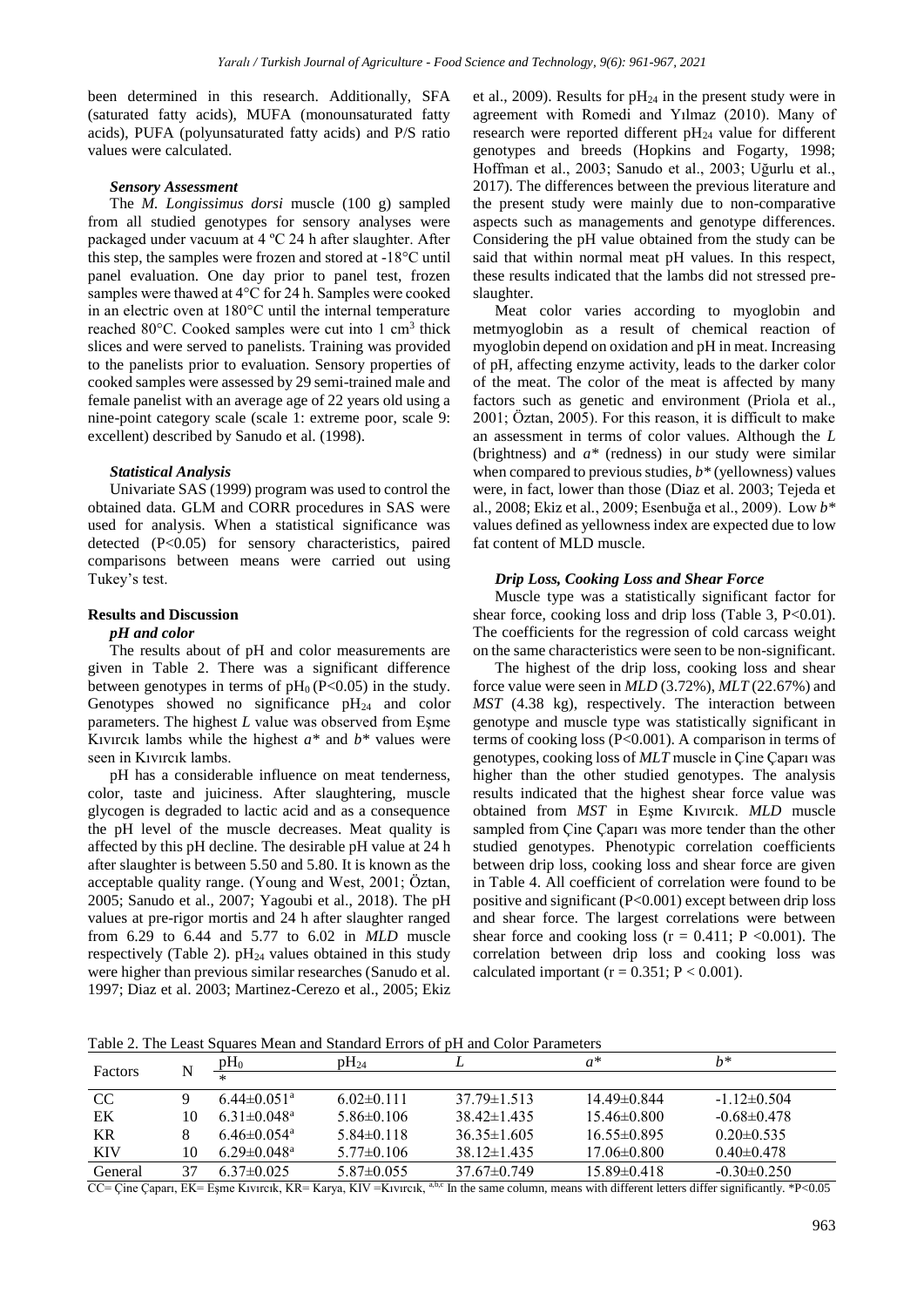| Factors                          | N   | Drip Loss%        | Cooking Loss%      | Shear Force ( $kg \text{ cm}^{-2}$ ) |
|----------------------------------|-----|-------------------|--------------------|--------------------------------------|
| Muscle                           |     | $**$              | ***                | $***$                                |
| <b>MST</b>                       | 37  | $2.35 \pm 0.273$  | $18.55 \pm 0.768$  | $4.38 \pm 0.157$                     |
| <b>MLT</b>                       | 37  | $3.15 \pm 0.273$  | $22.67 \pm 0.768$  | $3.79 \pm 0.157$                     |
| <b>MLD</b>                       | 37  | $3.72 \pm 0.273$  | $18.29 \pm 0.768$  | $3.71 \pm 0.157$                     |
| Genotype                         |     |                   |                    |                                      |
| CC                               | 27  | $3.31 \pm 0.334$  | 20.89±0.825        | $4.05 \pm 0.186$                     |
| EK                               | 30  | $3.20 \pm 0.307$  | $19.34 \pm 0.757$  | $4.27 \pm 0.171$                     |
| <b>KR</b>                        | 24  | $3.17\pm0.343$    | $20.72 \pm 0.846$  | $3.80\pm0.191$                       |
| <b>KIV</b>                       | 30  | $2.66 \pm 0.318$  | $18.68 \pm 0.784$  | $3.71 \pm 0.177$                     |
| Interaction (Genotype × Muscle)  |     |                   | ***                |                                      |
| $CC \times MST$                  | 9   | $2.68 \pm 0.566$  | $18.46 \pm 1.398$  | $4.50 \pm 0.315$                     |
| $CC \times MLT$                  | 9   | $3.88 \pm 0.566$  | $25.86 \pm 1.398$  | $4.26 \pm 0.315$                     |
| $CC \times MLD$                  | 9   | $3.37\pm0.566$    | $18.34 \pm 1.398$  | $3.38 \pm 0.315$                     |
| $EK \times MST$                  | 10  | $2.50 \pm 0.531$  | $22.31 \pm 1.311$  | $4.98 \pm 0.295$                     |
| $EK \times MLT$                  | 10  | $3.34\pm0.531$    | $21.45 \pm 1.311$  | $3.72 \pm 0.295$                     |
| $EK \times MLD$                  | 10  | $3.75 \pm 0.531$  | $14.26 \pm 1.311$  | $4.12 \pm 0.295$                     |
| $KR \times MST$                  | 8   | $2.25 \pm 0.594$  | $18.41 \pm 1.466$  | $4.07 \pm 0.330$                     |
| $KR \times MLT$                  | 8   | $2.73 \pm 0.594$  | $22.70 \pm 1.466$  | $3.82 \pm 0.330$                     |
| $KR \times MLD$                  | 8   | $4.52 \pm 0.594$  | $21.05 \pm 1.466$  | $3.50 \pm 0.330$                     |
| $KIV \times MST$                 | 10  | $2.00 \pm 0.538$  | $14.97 \pm 1.327$  | $3.94 \pm 0.299$                     |
| $KIV \times MLT$                 | 10  | $2.64 \pm 0.538$  | $21.01 \pm 1.327$  | $3.42 \pm 0.299$                     |
| $KIV \times MLD$                 | 10  | $3.35 \pm 0.538$  | $20.06 \pm 1.327$  | $3.76 \pm 0.299$                     |
| Reg (Linear) Cold Carcass Weight |     | $0.067 \pm 0.113$ | $-0.092 \pm 0.278$ | $-0.020 \pm 0.063$                   |
| General                          | 111 | $3.08 \pm 0.16$   | $19.91 \pm 0.395$  | 3.96±0.089                           |

Table 3. Least Squares Mean and Standard Errors for Shear Force, Cooking Loss and Drip Loss According to Muscle Types and Genotypes

CC= Çine Çaparı, EK= Eşme Kıvırcık, KR= Karya, KIV =Kıvırcık, *MST*= *M. semitendinosus, MLT*=*M. longissimus thoracis, MLD*= *M. longissimus dorsi,* \*\*P<0.01, \*\*\*P<0.001

Table 4. Phenotypic Correlation Coefficients between Drip Loss, Cooking Loss and Shear Force

|                        | Drip Loss                | Cooking Loss              |
|------------------------|--------------------------|---------------------------|
| Cooking Loss (Min-Max) | $0.351***(0.180-0.506)$  |                           |
| Shear Force (Min-Max)  | $0.131NS$ (-0.054-0.309) | $0.411***(0.243\pm0.563)$ |
|                        |                          |                           |

\*\*\*=P<0.001, NS=Non-significant

Meat content constitutes a significant proportion of the water (70-80%) as with all other foods. It is desirable to keep the water in the meat structure due to economic and technological properties. Also, removing of water from the tissue has adverse effects on sensory properties of meat such as tenderness and juiciness (Hamm, 1986; Honikel, 1988). Drip and cooking loss are affected by genotype, sex, meat chemical composition, muscle type, surface area of meat, cooking temperature and duration. The average of the cooking losses obtained in this study was 19.91%. This value was lower than the reports Lanza et al. (2003), Ekiz et al. (2009) and Uğurlu et al. (2017) at the same muscle and cooking temperature. Shear force value measured in this research was lower than previous studies (Abdullah and Rasha, 2009; Çelik and Yılmaz, 2010; Uğurlu et al., 2017). Considering the results, it can be said to be considerably tender meat sampled from all studied genotyopes in terms of shear force.

## *Fatty Acid Composition*

The results of the analysis performed according to fatty acid composition are represented Table 5. Although some fatty acids such as C10:0, C12:0, C14:0, C15:0, C16:0, tC18:1, CLA, tC18:3, C20:1, C22:0 were statistically significant in terms of genotypes. The results indicated that genotypes showed no significance effect on total fat ratio, SFA, MUFA, PUFA and P/S. The mean values for C16:0, C18:0, C18:1 and CLA, which is one of the most important in the total fatty acids, were 24.12%, 17.57%, 38.98% and 0.40%, respectively. The mean values of SFA, MUFA, PUFA and P/S ratio were 48.37%, 47.87%, 3.80% and 0.08, respectively.

The fatty acid composition associated with meat flavor and nutritional value is an important factor in the meat quality. Although fatty acid composition obtained from studied genotypes was similar to literature, it is reasonable to mention some differences from the literature (Marmer et al., 1984; Enser et al., 2000; Wood et al., 2003; Demirel et al., 2006; Vatansever and Demirel, 2009). The differences between the previous literature and the present study were mainly due to the many factors such as breed, feeding, age that affect fatty acid composition. SFA, MUFA, PUFA and P/S ratio showed no significance in terms of genotype used in this study.

PUFA and CLA values were found to be lower than other studies (Marmer et al. 1984; Santercole et al., 2007; Vatansever and Demirel, 2009; Romedi and Yılmaz, 2010). High oleic acid (C18:1), known mono-unsaturated fatty acid, value led to an increase MUFA value. In addition, the low PUFA caused to low P/S ratio. This situation is explained by the intensive feeding of the animal notwithstanding the pasture during the trial. Although lamb fat tissue has more than 100 varieties of fatty acids, the palmitic, stearic and oleic acids are dominant fatty acids in all (Beriain et al., 2000). The percentage of the fatty acids, obtained from the present study, was approximately 81% in the ratio of total fatty acids.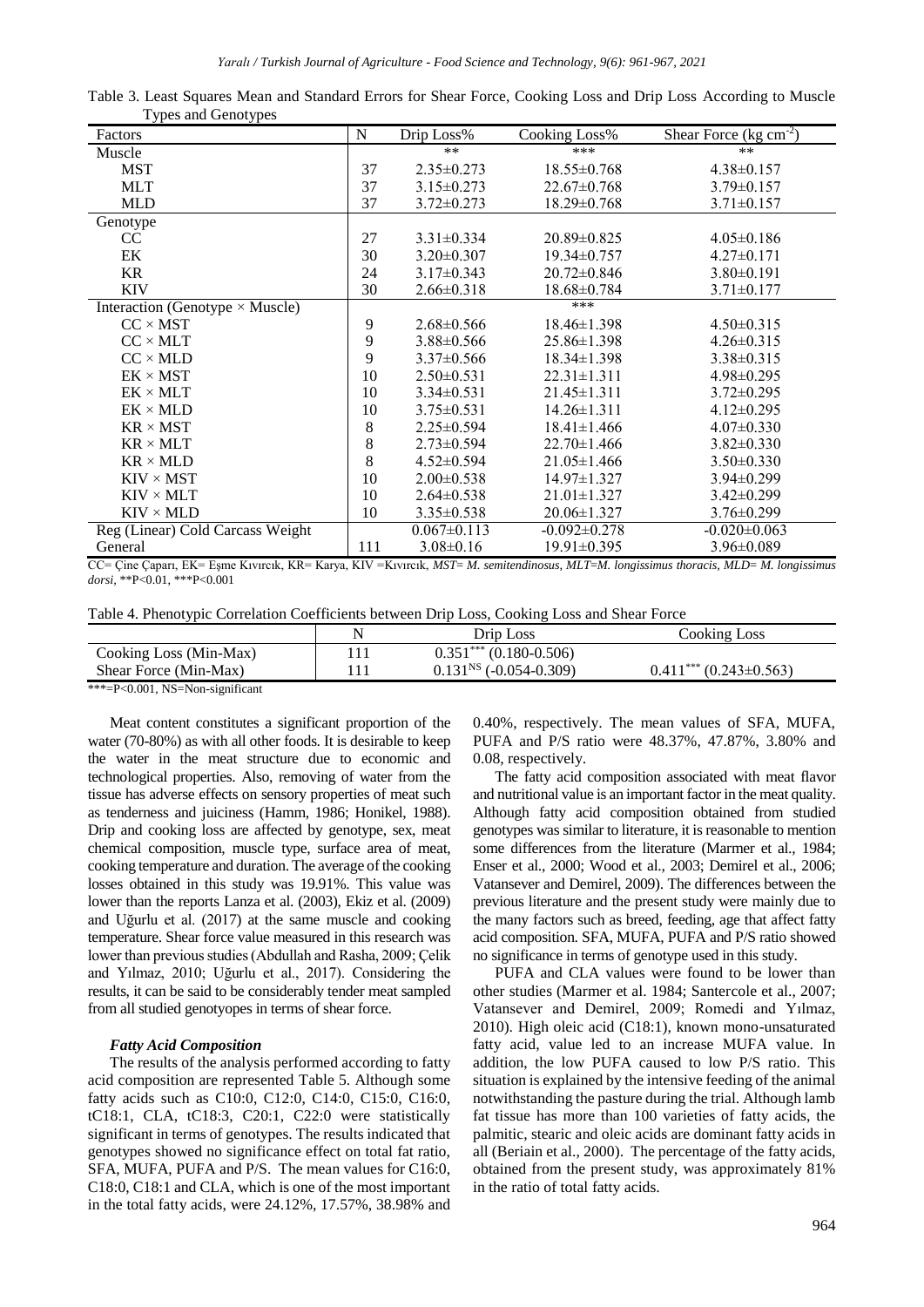| Table 5. Least Squares Mean $\pm$ Standard Error for Fatty Acid According to Genotypes |
|----------------------------------------------------------------------------------------|
|----------------------------------------------------------------------------------------|

|                   | CC.                             | EK                              | <b>KR</b>                       | <b>KIV</b>                      | General           |
|-------------------|---------------------------------|---------------------------------|---------------------------------|---------------------------------|-------------------|
| Factors           | $N=9$                           | $N=10$                          | $N=8$                           | $N=10$                          | $N=37$            |
| Fat $(\%)$        | $8.27 \pm 1.834^{NS}$           | $7.84 \pm 1.74^{NS}$            | $8.29 \pm 1.945^{NS}$           | $10.79 \pm 1.74^{NS}$           | $8.80 \pm 0.908$  |
| C10:0             | $0.15 \pm 0.008$ **             | $0.11 \pm 0.008$ **             | $0.15 \pm 0.009**$              | $0.15 \pm 0.008$ **             | $0.14 \pm 0.004$  |
| C12:0             | $0.19 \pm 0.021$ **             | $0.14 \pm 0.02**$               | $0.20 \pm 0.022**$              | $0.25 \pm 0.02$ **              | $0.19 \pm 0.010$  |
| C14:0             | $3.01 \pm 0.176$ ***            | $2.47 \pm 0.167$ ***            | $3.06 \pm 0.187$ ***            | $3.65 \pm 0.167$ ***            | $3.04 \pm 0.087$  |
| C15:0             | $0.71 \pm 0.056*$               | $0.50 \pm 0.053*$               | $0.57 \pm 0.059*$               | $0.66 \pm 0.053*$               | $0.61 \pm 0.028$  |
| C16:0             | $23.63 \pm 0.687*$              | $22.64\pm0.652*$                | 24.81±0.729*                    | $25.41 \pm 0.652*$              | $24.12\pm0.34$    |
| C16:1             | $2.84 \pm 0.104$ <sup>NS</sup>  | $2.82 \pm 0.098^{NS}$           | $2.69 \pm 0.11$ <sup>NS</sup>   | $2.91 \pm 0.098$ <sup>NS</sup>  | $2.82\pm0.051$    |
| C17:0             | $2.60 \pm 0.186$ <sup>NS</sup>  | $2.10\pm0.176^{NS}$             | $2.23 \pm 0.197$ <sup>NS</sup>  | $2.33 \pm 0.176$ <sup>NS</sup>  | $2.31 \pm 0.092$  |
| C17:1             | $1.50 \pm 0.115^{NS}$           | $1.24 \pm 0.109^{NS}$           | $1.19 \pm 0.122$ <sup>NS</sup>  | $1.23 \pm 0.109^{NS}$           | $1.29 \pm 0.057$  |
| C18:0             | $16.96 \pm 1.068$ <sup>NS</sup> | $18.79 \pm 1.013$ <sup>NS</sup> | $17.6 \pm 1.132$ <sup>NS</sup>  | $16.93 \pm 1.013$ <sup>NS</sup> | $17.57\pm0.529$   |
| tC18:1            | $3.92 \pm 0.429*$               | $4.64 \pm 0.407*$               | $3.33 \pm 0.455*$               | $5.21 \pm 0.407*$               | $4.27\pm0.213$    |
| C18:1             | $39.81 \pm 1.303$ <sup>NS</sup> | $39.65 \pm 1.236$ <sup>NS</sup> | $40.21 \pm 1.382$ <sup>NS</sup> | $36.24 \pm 1.236$ <sup>NS</sup> | 38.98±0.645       |
| CLA.              | $0.42 \pm 0.031$ **             | $0.37 \pm 0.029**$              | $0.33 \pm 0.033$ **             | $0.5 \pm 0.029**$               | $0.40\pm0.015$    |
| C <sub>18:2</sub> | $2.94 \pm 0.267$ <sup>NS</sup>  | $3.24 \pm 0.253$ <sup>NS</sup>  | $2.57 \pm 0.283$ <sup>NS</sup>  | $2.87 \pm 0.253$ <sup>NS</sup>  | $2.91 \pm 0.132$  |
| tC18:3            | $0.06 \pm 0.004**$              | $0.07 \pm 0.004$ **             | $0.05 \pm 0.004**$              | $0.05 \pm 0.004**$              | $0.06 \pm 0.002$  |
| C18:3             | $0.45 \pm 0.041^{\text{NS}}$    | $0.35 \pm 0.039$ <sup>NS</sup>  | $0.38 \pm 0.043$ <sup>NS</sup>  | $0.46 \pm 0.039$ <sup>NS</sup>  | $0.41 \pm 0.020$  |
| C20:0             | $0.1 \pm 0.008$ <sup>NS</sup>   | $0.1 \pm 0.008^{NS}$            | $0.09 \pm 0.009$ <sup>NS</sup>  | $0.1 \pm 0.008$ <sup>NS</sup>   | $0.10 \pm 0.004$  |
| C20:1             | $0.43 \pm 0.083*$               | $0.43 \pm 0.078*$               | $0.38 \pm 0.088*$               | $0.71 \pm 0.078*$               | $0.48 \pm 0.041$  |
| C22:0             | $0.1 \pm 0.024**$               | $0.18 \pm 0.022**$              | $0.07 \pm 0.025$ **             | $0.08 \pm 0.022**$              | $0.11 \pm 0.012$  |
| C24:0             | $0.17 \pm 0.068$ <sup>NS</sup>  | $0.19 \pm 0.065$ <sup>NS</sup>  | $0.1 \pm 0.072^{NS}$            | $0.19 \pm 0.065^{NS}$           | $0.16 \pm 0.034$  |
| <b>SFA</b>        | $47.62 \pm 1.259$ <sup>NS</sup> | $47.15 \pm 1.195^{NS}$          | $48.87 \pm 1.336$ <sup>NS</sup> | $49.83 \pm 1.195^{NS}$          | 48.37±0.624       |
| <b>MUFA</b>       | $48.50 \pm 1.212$ <sup>NS</sup> | $48.87 \pm 1.15$ <sup>NS</sup>  | $47.8 \pm 1.286$ <sup>NS</sup>  | $46.29 \pm 1.15$ <sup>NS</sup>  | $47.87 \pm 0.601$ |
| <b>PUFA</b>       | $3.88 \pm 0.313$ <sup>NS</sup>  | $4.12 \pm 0.297$ <sup>NS</sup>  | $3.33 \pm 0.332$ <sup>NS</sup>  | $3.88 \pm 0.297$ <sup>NS</sup>  | $3.80\pm0.155$    |
| P/S               | $0.08 \pm 0.007^{NS}$           | $0.09 \pm 0.007^{NS}$           | $0.07 \pm 0.007$ <sup>NS</sup>  | $0.08 \pm 0.007$ <sup>NS</sup>  | $0.08 \pm 0.003$  |

CC= Çine Çaparı, EK= Eşme Kıvırcık, KR= Karya, KIV =Kıvırcık**, \***P<0.05, **\*\***P<0.01, **\*\*\***P<0.001

| Table 6. Basic Statistics of the Sensory Characteristics in MLD Muscle According to Genotypes |  |  |  |  |  |
|-----------------------------------------------------------------------------------------------|--|--|--|--|--|
|-----------------------------------------------------------------------------------------------|--|--|--|--|--|

| Variable                     | Genotype      | N  | $\bar{X} \pm SE$ | CV(%) |
|------------------------------|---------------|----|------------------|-------|
|                              | EK            | 29 | $4.79 \pm 0.352$ | 39.58 |
|                              | <sub>CC</sub> | 29 | $4.17 \pm 0.268$ | 34.54 |
| Odor                         | <b>KR</b>     | 29 | $5.59 \pm 0.300$ | 28.91 |
|                              | <b>KIV</b>    | 29 | $5.45 \pm 0.342$ | 33.84 |
|                              | EK            | 29 | $6.10\pm0.307$   | 27.12 |
|                              | <sub>CC</sub> | 29 | $5.79 \pm 0.327$ | 30.39 |
| Tenderness                   | <b>KR</b>     | 29 | $6.41 \pm 0.308$ | 25.86 |
|                              | <b>KIV</b>    | 29 | $6.28 \pm 0.354$ | 30.38 |
|                              | EK            | 29 | $5.17 \pm 0.340$ | 35.45 |
|                              | CC            | 29 | $5.38 \pm 0.278$ | 27.85 |
| Juiciness                    | <b>KR</b>     | 29 | $5.17 \pm 0.314$ | 32.71 |
|                              | <b>KIV</b>    | 29 | $5.69 \pm 0.341$ | 32.24 |
|                              | EK            | 29 | $5.24 \pm 0.296$ | 30.45 |
|                              | <sub>CC</sub> | 29 | $5.07 \pm 0.276$ | 29.32 |
| Flavour                      | KR            | 29 | $6.03 \pm 0.274$ | 24.45 |
|                              | <b>KIV</b>    | 29 | $6.07 \pm 0.289$ | 25.65 |
|                              | EK            | 29 | $5.14 \pm 0.292$ | 30.65 |
|                              | <sub>CC</sub> | 29 | $4.93 \pm 0.248$ | 27.06 |
| <b>Overall Acceptability</b> | KR            | 29 | $6.07 \pm 0.243$ | 21.54 |
|                              | <b>KIV</b>    | 29 | $5.97 \pm 0.395$ | 35.70 |

CC= Çine Çaparı, EK= Eşme Kıvırcık, KR= Karya, KIV =Kıvırcık

Palmitic acid, stearic acid, and oleic acid and P/S ratio results in this study were in agreement when compared to Kıvırcık and Sakız lambs (Demirel et al., 2006; Vacca et al., 2008; Romedi and Yılmaz, 2010). Additionally, stearic acid and oleic acid were significantly higher than reported values by Vacca et al. (2008). Although the MUFA values in our study were higher, PUFA and P/S ratio were, in fact, lower than values reported by Vatansever and Demirel (2009). Mean CLA, SFA, MUFA and PUFA values were lower than noticed by Diaz et al. (2005).

## *Sensory Evaluation*

Aritmetic means of the sensory properties (odor, tenderness, juiciness, flavor, and acceptability) given for the *MLD* muscle are summarized in Table 6. The least squares mean and standard error for sensory characteristics according to genotypes are given in Table 7. High coefficient of variation was seen in all genotypes for all studied parameters. Although, the highest score for odor (5.59) and tenderness (6.41) was observed in Karya lambs, the highest juiciness (5.69) and flavor (6.07) scores were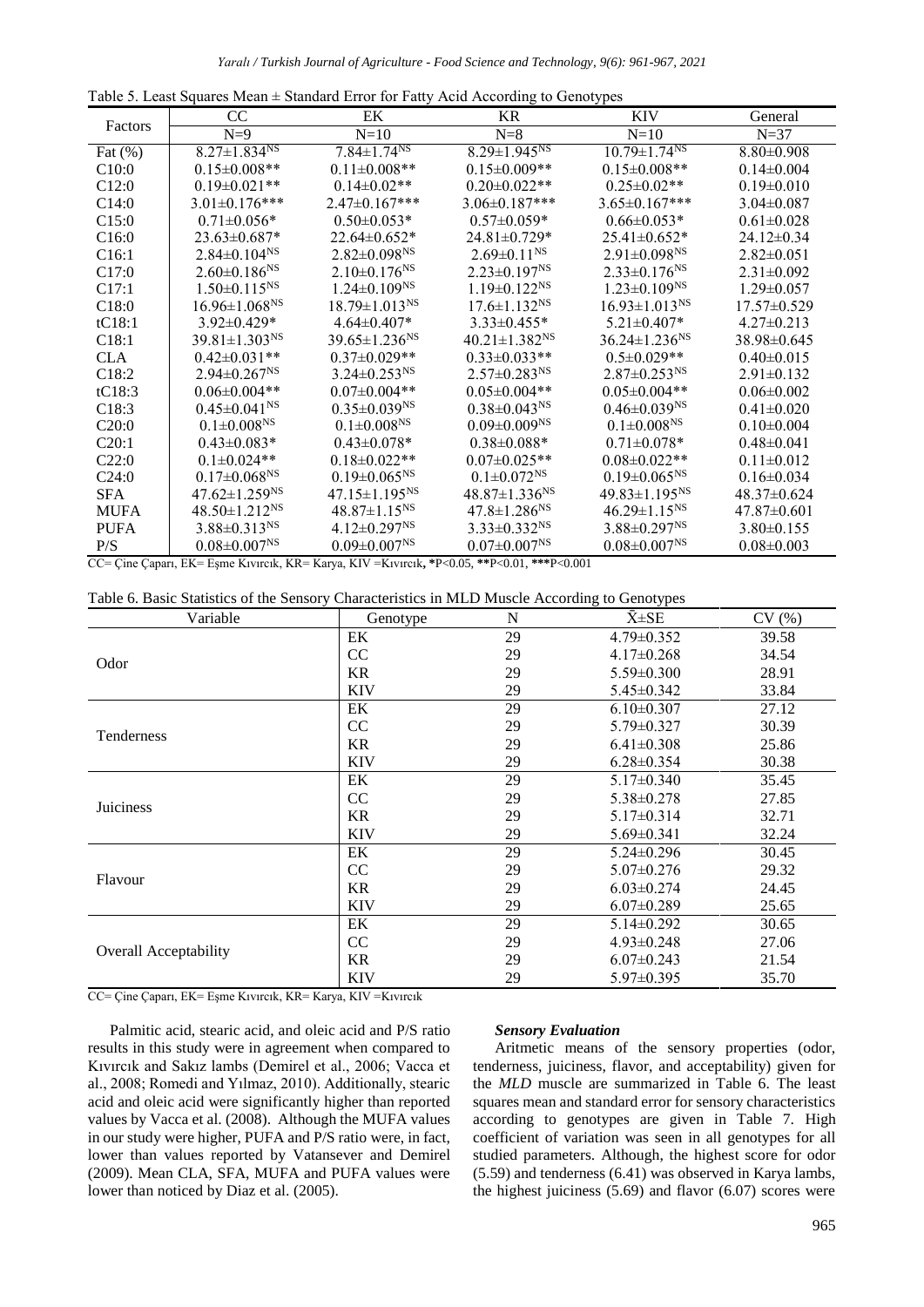observed in Kıvırcık lamb. There was a significant difference between genotypes for odor (P<0.01), flavor  $(P<0.05)$  and overall acceptability  $(P<0.05)$  in the present study. The results showed that the highest tenderness value obtained from Kıvırcık lamb was found to be parallel to the assessment of sensory characteristics.

Therefore, many different methods have been developed for sensory evaluation; scoring system is usually used in meat and meat products. Eating quality and flavour are associated with many chemical and physical properties of the meat. For example, juiciness and tenderness depend not only on the fat content, but also on the ability to water holding capacity. Tenderness, juiciness and flavour are complex features and they are influenced by many factors in the production and processing processes. There are also well-trained panelists are needed to evaluate these characteristics in sensory tests (Warriss, 2000).

Many factors such as attention, detection capability, prejudice and trend, habits, age and sex of panelists effect on sensory tests (Sanudo et al., 1998; Öztan, 2005). Sensory analysis is reported to be highly subjective (Risvik, 1994). High variation in all sensory parameters was determined in the present study. This result was expected considering these measurements is biased. The higher scores are given to Kıvırcık meat samples by the panelist in terms of juiciness and flavour, although there were no significant differences between other genotypes. The studied genotypes showed that they have a significant potential for high-quality lamb meat production in Turkey. In addition, taking into account that, according to (Safari et al., 2001), tenderness, flavour and juiciness are the most important sensory properties in overall acceptability, the *MLD* muscle of Karya lambs was more acceptable than the others.

| Table 7. Least Squares Mean $\pm$ Standard Error for Sensory Characteristics According to Genotype |  |  |  |
|----------------------------------------------------------------------------------------------------|--|--|--|
|                                                                                                    |  |  |  |

| Factor     | N   | Odor                           | <b>Tenderness</b> | <b>Juiciness</b> | Flavor                        | Overall<br>Acceptability       |
|------------|-----|--------------------------------|-------------------|------------------|-------------------------------|--------------------------------|
| Genotype   |     | $**$                           |                   |                  | $\ast$                        | ∗                              |
| EK         | 29  | $4.79 \pm 0.317$ <sup>ab</sup> | $6.10\pm0.325$    | $5.17\pm0.319$   | $5.24 \pm 0.284$ <sup>a</sup> | 5.14 $\pm$ 0.301 <sup>ab</sup> |
| CC         | 29  | $4.17 \pm 0.317$ °             | $5.79 \pm 0.325$  | $5.38\pm0.319$   | $5.07 \pm 0.284$ <sup>a</sup> | $4.93 \pm 0.301$ °             |
| KR.        | 29  | $5.59 \pm 0.317$ <sup>a</sup>  | $6.41\pm0.325$    | $5.17\pm0.319$   | $6.03 \pm 0.284$ <sup>a</sup> | $6.07 \pm 0.301$ <sup>a</sup>  |
| <b>KIV</b> | 29  | $5.45 \pm 0.317$ <sup>a</sup>  | $6.28\pm0.325$    | $5.69\pm0.319$   | $6.07 \pm 0.284$ <sup>a</sup> | $5.97\pm0.301$ <sup>ab</sup>   |
| General    | 116 | $5.00\pm0.159$                 | $6.15\pm0.162$    | $5.35 \pm 0.160$ | $5.60\pm0.142$                | $5.53 \pm 0.150$               |

CC= Çine Çaparı, EK= Eşme Kıvırcık, KR= Karya, KIV =Kıvırcık, a,b,c In the same column, means with different letters differ significantly. \*P<0.05, \*\*P<0.01

The score of odor, tenderness, flavor and overall acceptability was found to be lowest in Çine Çaparı lambs. Sanudo et al. (1997) reported that the breed has a significant effect on meat color, cooking loss, tenderness and juiciness of meat for the Churra, Castellana, Spanish Manchega and Awassi crossbred lambs. Therefore, there were non-significant differences between genotypes for tenderness and juiciness in this study. This result was in agreement previous study except tenderness in Merino, Ramlıç Kıvırcık, Sakız and İmroz breeds (Ekiz et al., 2009) researches.

# **References**

- Abdullah A, Rasha Q. 2009. Effect of slaughter weight and aging time on the quality of meat from Awassi ram lambs. Meat Science, 82(3): 309-316.
- Beriain MJ, Purroy A, Treacher T, Bas P. 2000. Effect of animal and nutritional factors and nutrition on lamb meat quality. In: Ledin I. (ed.), Morand-Fehr P. (ed.). Sheep and goat nutrition: Intake, digestion, quality of products and rangelands. Zaragoza, CIHEAM, p. 75-86 (Cahiers Options Méditerranéennes; n. 52).
- Ceyhan A, Erdoğan İ, Sezenler T. 2007. Gen kaynağı olarak korunan Kıvırcık, Gökçeada ve Sakız koyun ırklarının bazı verim özellileri. Tekirdağ Ziraat Fakültesi Dergisi, 4(2): 211- 218.
- Çelik R, Yılmaz A. 2010. Certain meat quality characteristics of Awassi and Turkish Merino × Awassi (F1) lambs. Turkish Journal of Veterinary and Animal Science, 34(4): 349-357.
- Demirel G, Özpınar H, Nazlı B, Keser O. 2006. Fatty acids of lamb meat from two breeds fed different forage: concentrate ratio. Meat Science, 72: 229-235.
- Diaz MT, Velasco S, Perez C, Lauzurica S, Huidobro F, Caneque V. 2003. Physicochemical characteristics of carcass and meat Manchego-breed suckling lambs slaughter at different weights. Meat Science, 65: 1085-1093.
- Diaz MT, Ivarez IA, De la Fuente J, Sanudo C, Campo MM, Oliver MA, Furnols MF, Montossi F, San Julia´nR, Nute GR, Caneque V. 2005. Fatty acid composition of meat from typical lamb production systems of Spain, United Kingdom, Germany and Uruguay. Meat Science, 71: 256-263.
- Ekiz B, Yılmaz A, Özcan M, Kaptan C, Hanoğlu H, Erdoğan İ, Yalçıntan H. 2009. Carcass measurements and meat quality of Turkish Merino, Ramlic, Kivircik, Chios and Imroz lambs raised under an intensive production system. Meat Science, 82: 64-70.
- Enser M, Richardson RI, Wood JD, Gill BP, Sheard PR. 2000. Feeding linseed to increase the n-3 PUFA of pork: fatty acid composition of muscle, adipose tissue, liver and sausages. Meat Science, 55: 201–212.
- Esenbuğa N, Macit M, Karaoğlu M, Aksakal V, Aksu MI, Yörük MA, Gül M. 2009. Effect of breed on fattening performance, slaughter and meat quality characteristics of Awassi end Morkaraman lambs. Livestock Science, 123: 255-260.
- Gardener GE, Kennedy L, Milton JTB, Pethick DW. 1999. Glycogen metabolism and ultimate pH of muscle in merino, first-cross, and second-cross whether lambs as affected by stress before slaughter. Australian Journal of Agricultural Research, 50: 175-181.
- Hamm R. 1986. Functional properties of the myofibrillar system and their measurements. In PJ. Bechtel, (editor). Muscle as food. p. 135–199. New York Academic Press, Inc.
- Hoffman LC, Muller M, Cloete SWP, Schmidt D. 2003. Comparison of six crossbred lamb types: Sensory, physical and nutritional meat quality characteristics. Meat Science, 65: 1265–1274